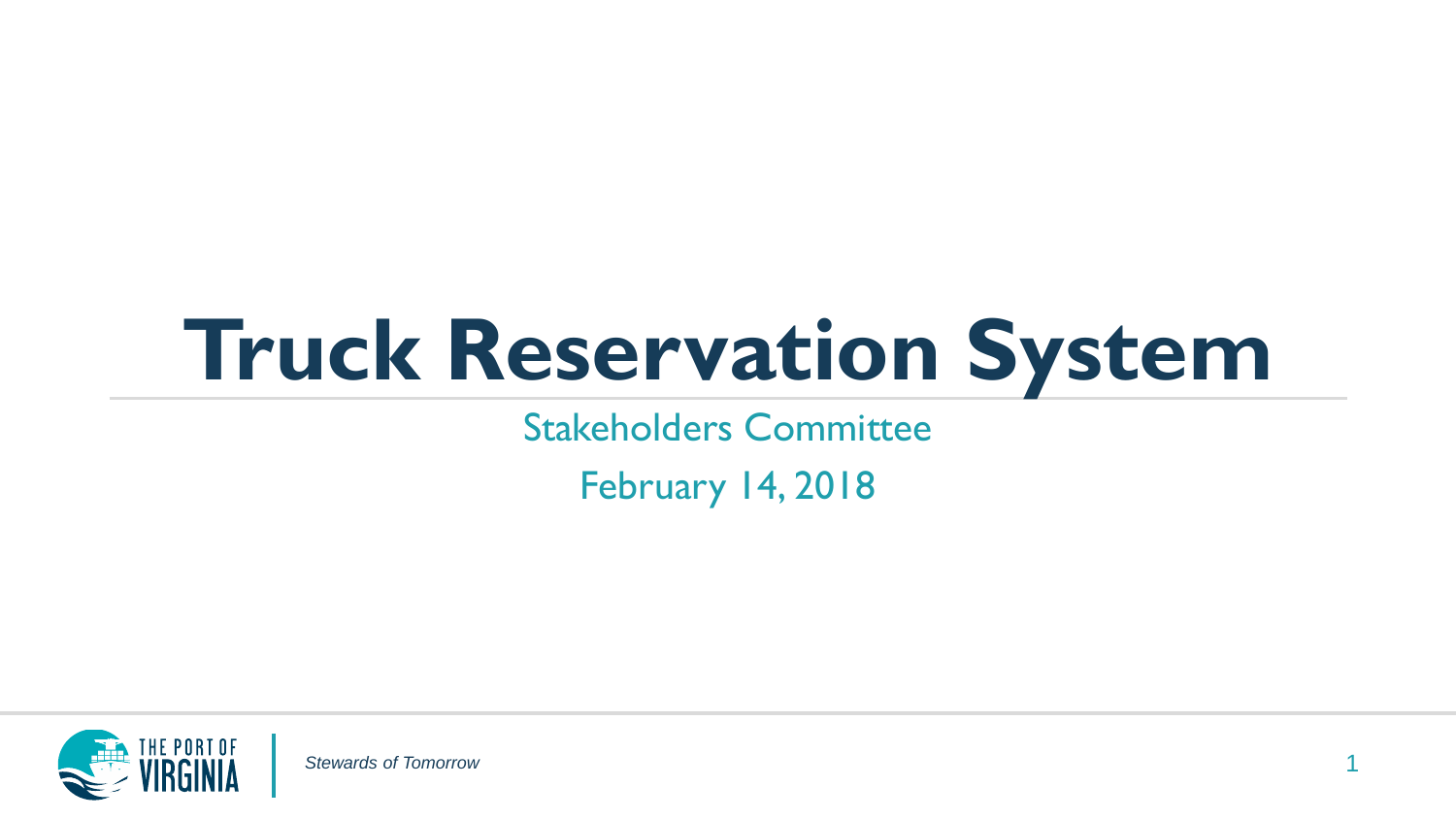## **Agenda**



- Introduction
- How Does It Work?
- Frequently Asked Questions
- Questions?

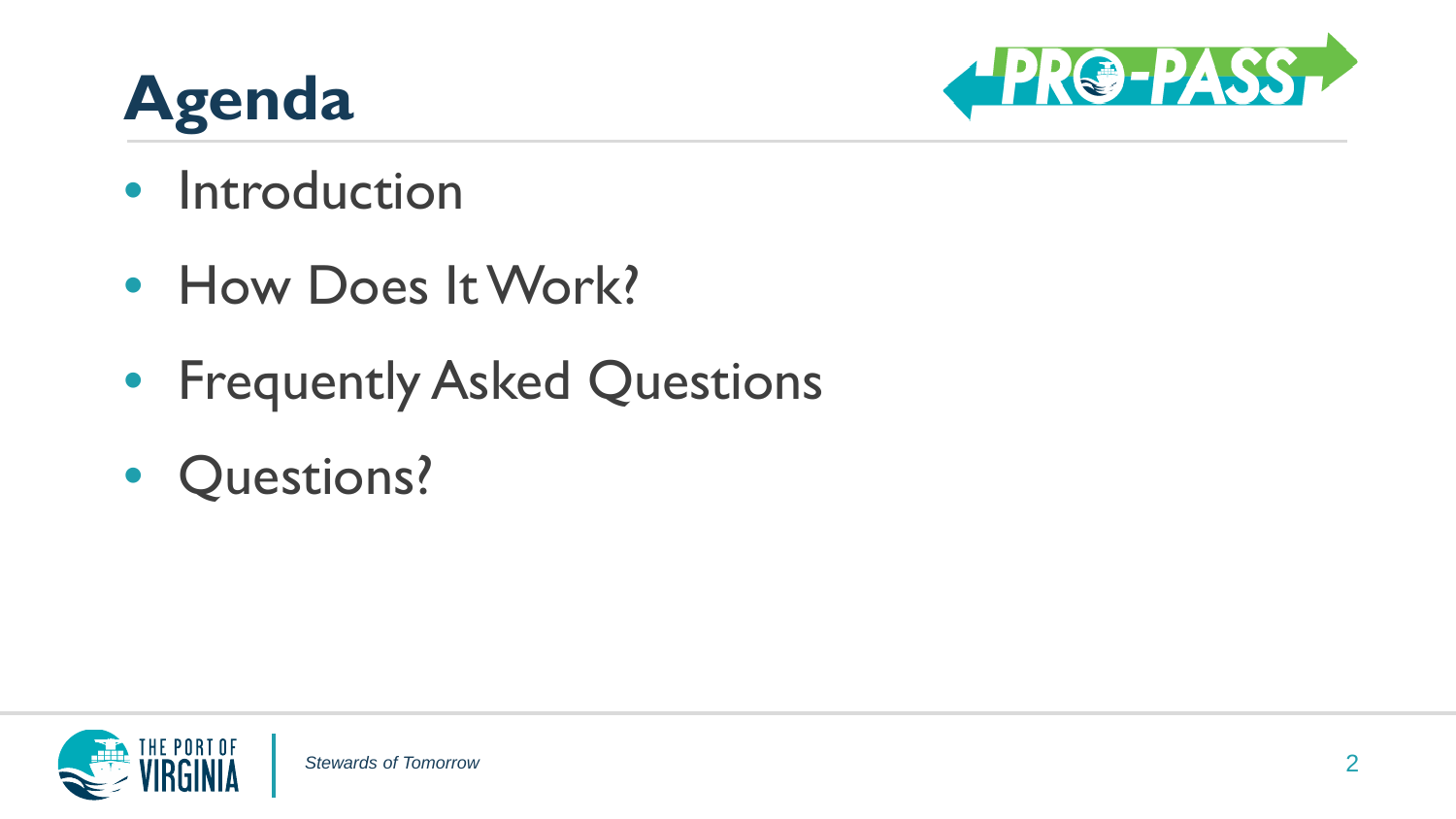



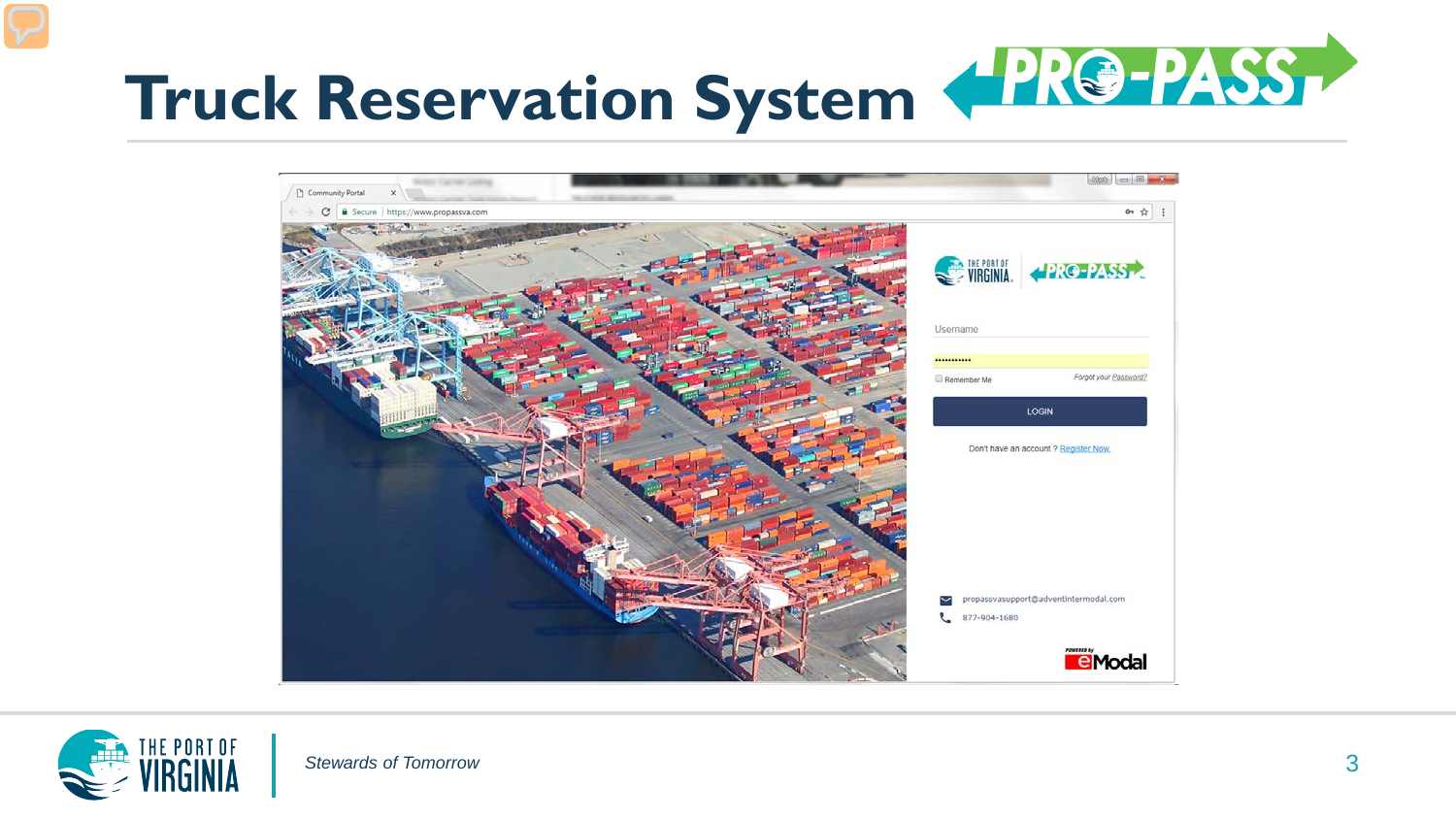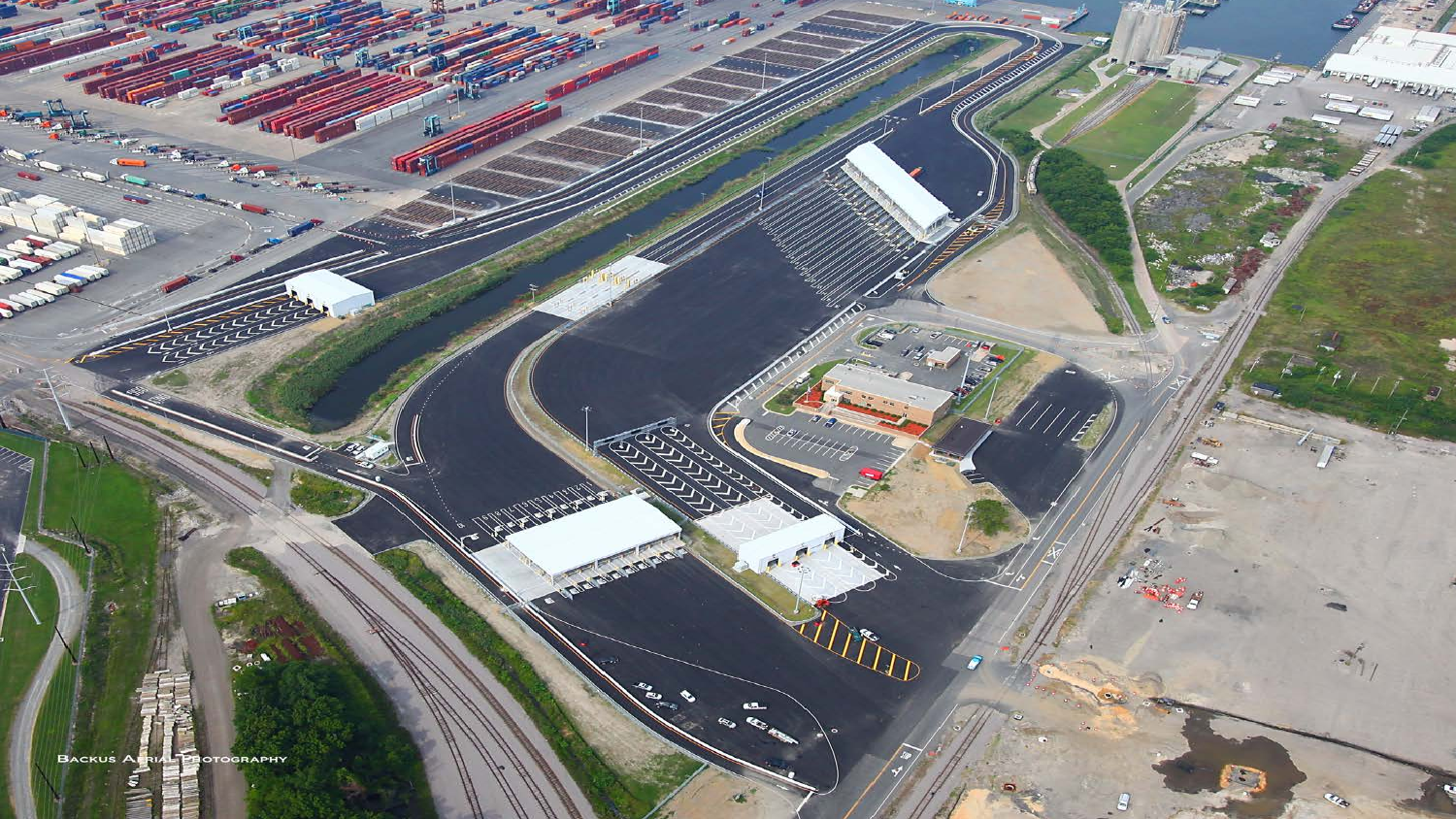



### **When will mandatory reservations begin?**

NIT – March 1, 2018 VIG – June 30, 2018 PMT – TBA RMT – TBA

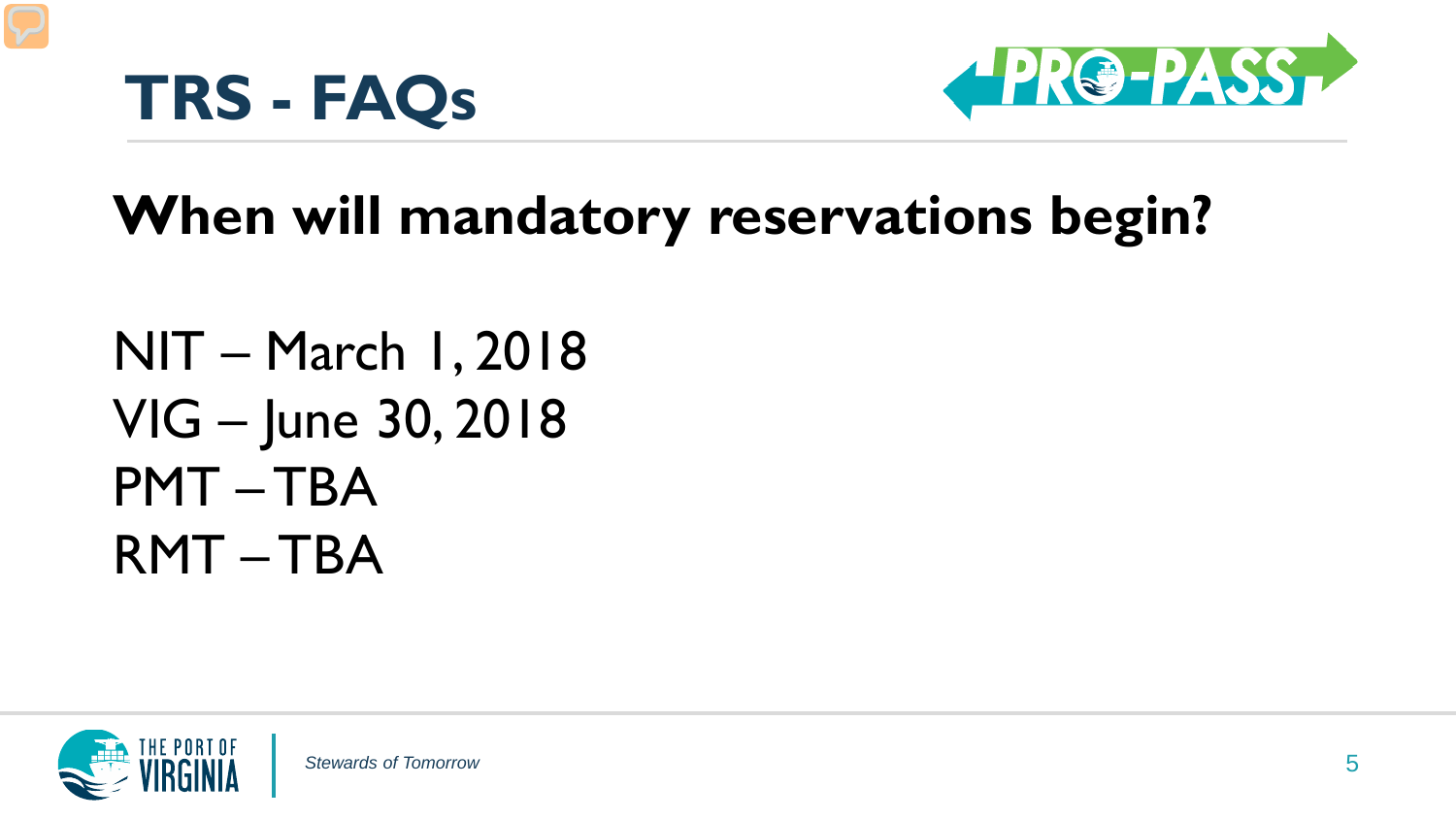



### **What hours are Reservations Required at NIT?**

First two hours of each operating day 0500 and 0600 Hours M-F 0700 and 0800 Hours Saturday

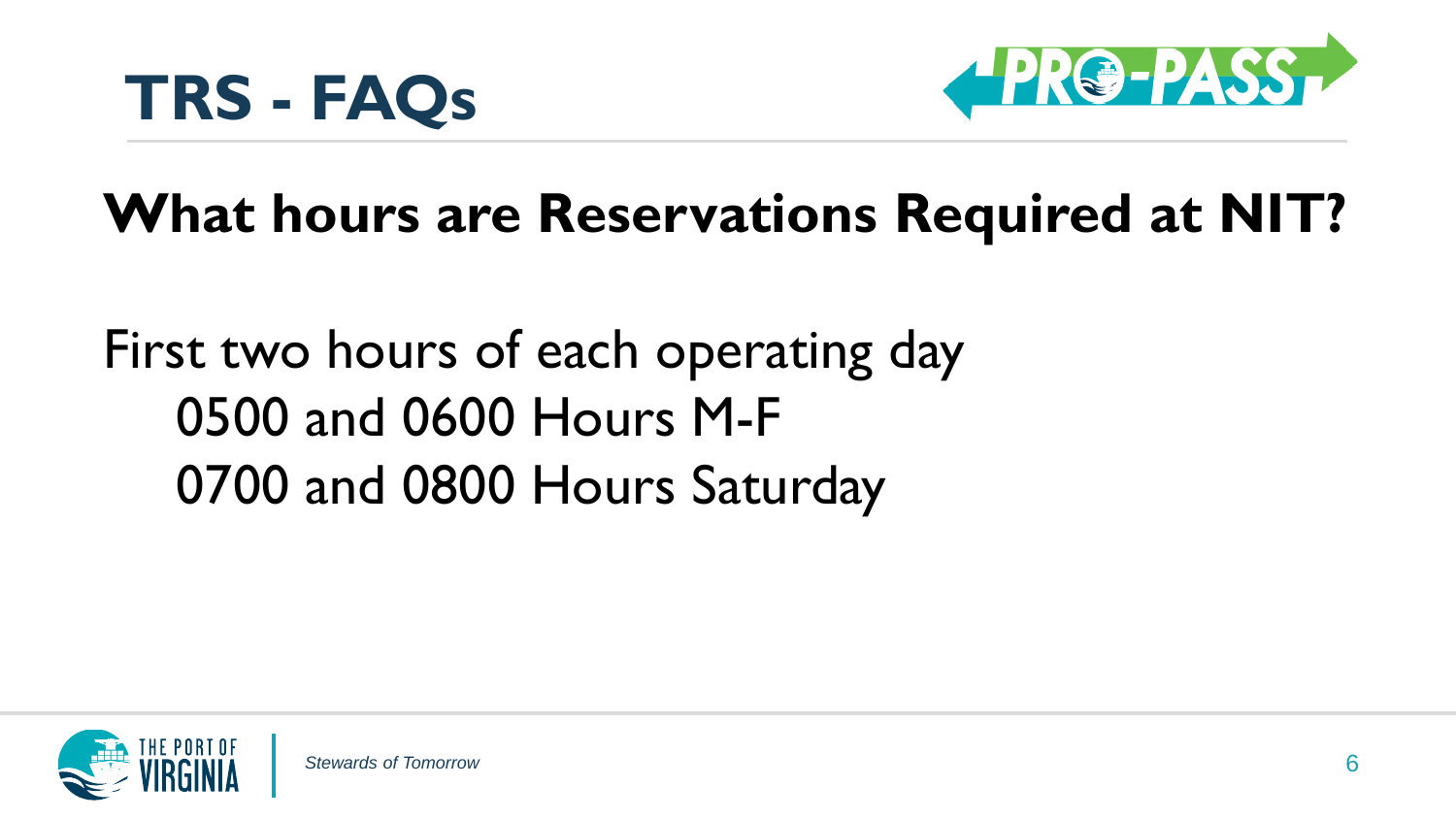



## **How far in advance can Trucking Companies make a reservation?**

48 Hours Today + Tomorrow

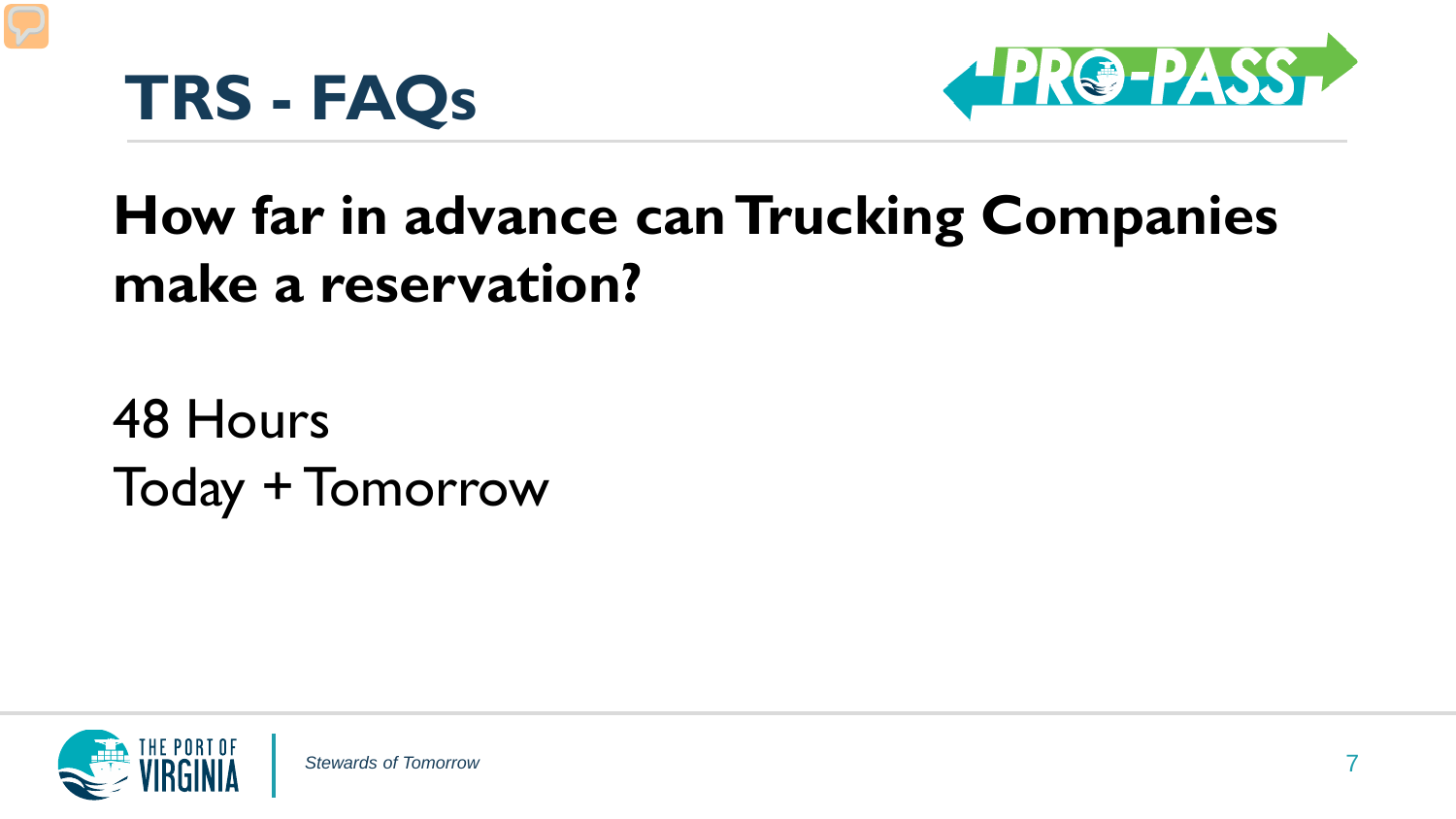



### **How are reservation time slots defined?**

Hourly increments Pre and Post Grace Periods Grace Periods are currently configured at 30 min 2 Hour Combined Window

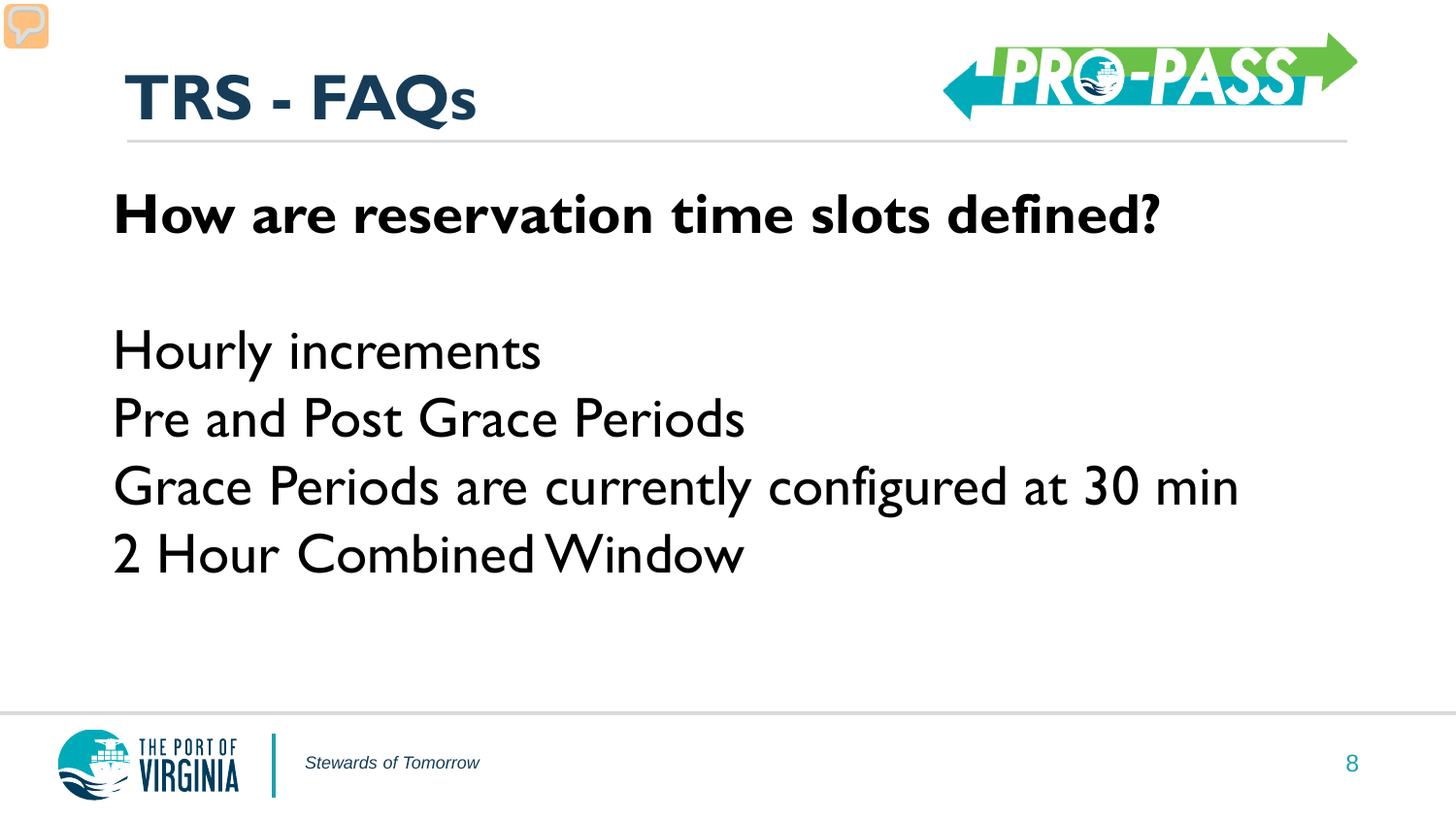



# **How will the Port of Virginia handle queuing at the port?**

- No Queuing before 4:30am; trucks will be turned around
- No Queuing before non-mandatory period
- POV may designated limited queuing space (Old NCY)
	- Available 15 minutes prior to non-mandatory opening

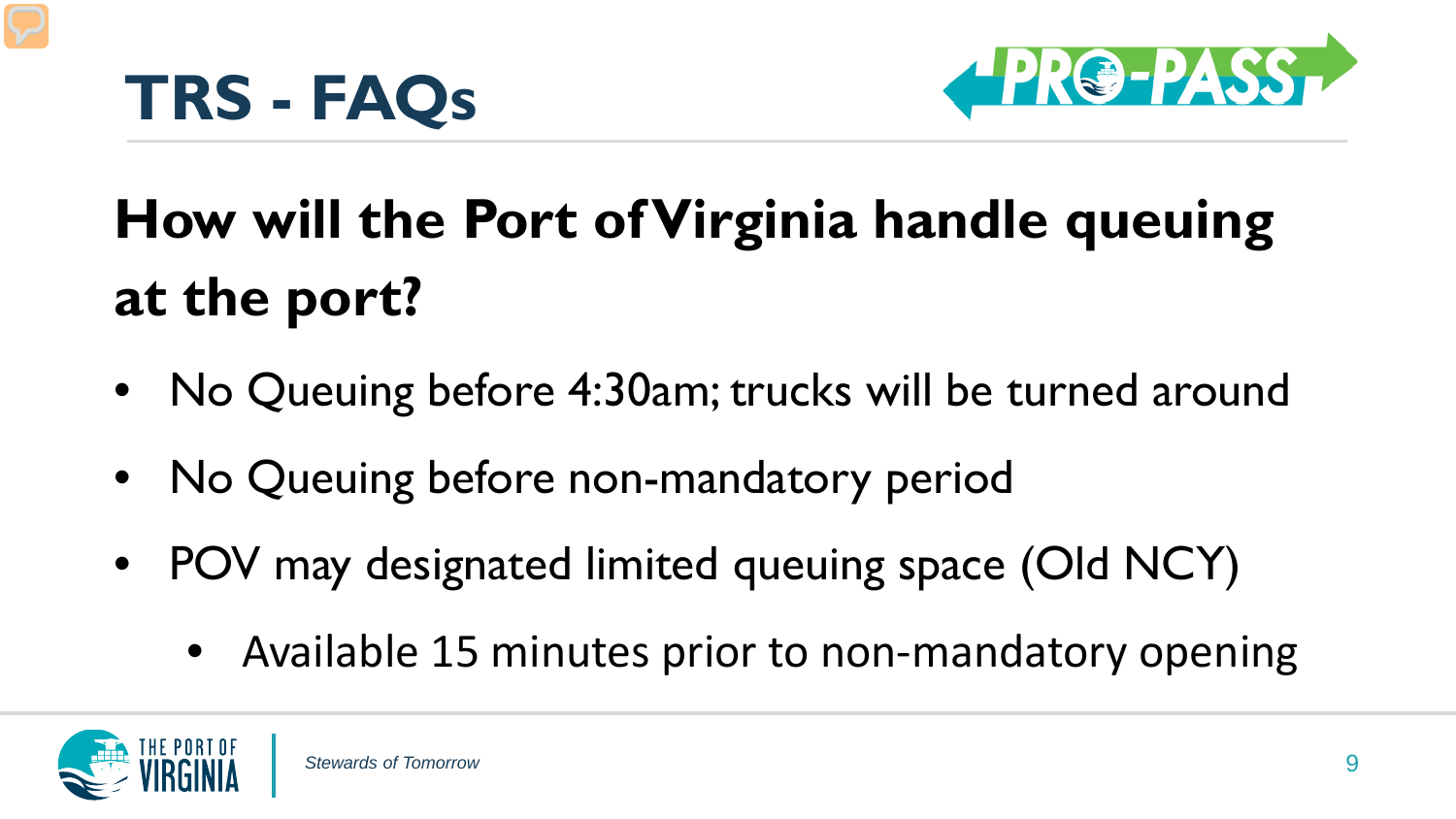



#### **Is there a single point of contact for questions?**

TRS Contact Email Address: [povtruckerreservationsystem@vit.org](mailto:povtruckerreservations@vit.org)

> TRS Hotline: 757-292-4545

> > Website:

www.PROPASSVA.com